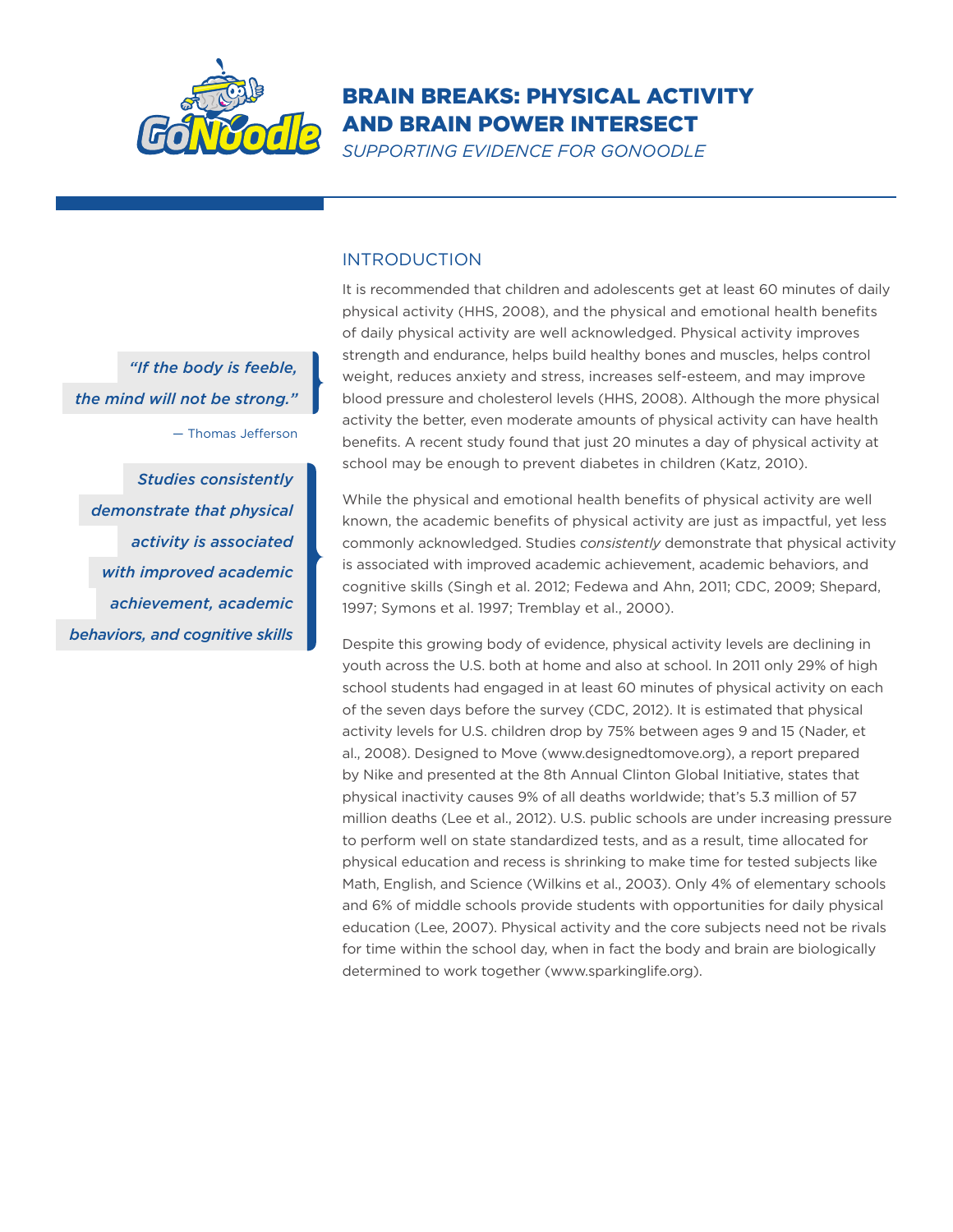

Brain Breaks: Physical Activity and Brain Power Intersect *Supporting Evidence for GoNoodle* - 2

(SparkingLife.org) *"Exercise is the single most powerful tool you have to optimize your brain function"*

## A Solution

HealthTeacher, Inc. believes that schools remain the most consistent venue for children to engage in physical activity. The challenge is to overcome the "all or nothing" mindset that the 60 minutes of daily physical activity must happen all at once. As Katz (2010) suggests, even incremental levels of physical activity can yield tremendous benefits in children's lives.

In response to this challenge, HealthTeacher, Inc. launched an innovative new product called GoNoodle. GoNoodle is a suite of K-5 interactive brain breaks that improve student engagement and classroom culture with brief bouts of desk-side movement. Each of the brain breaks take 3 to 5 minutes of class-time; just enough time for teachers to get their students' blood flowing and minds re-engaged, but without taking away from valuable instruction time. According to John Ratey, movement stimulates brain activity, "What's happening in the body is [students'] heart rates increasing and blood flow is changing, and they're actually activating the brain differently than when they're sitting down."

The use of physical activity brain breaks is gaining momentum in the elementary school setting, and there is increasing evidence of their association with improved classroom behaviors (Mahar, 2011), cognition, and academic achievement (Kibbe, et al., 2011; Donnelly & Lambourne, 2011).

First let's examine the evidence supporting brain breaks for improved classroom engagement. HealthTeacher, Inc. found the use of their deep abdominal breathing app, for just 2 minutes every day for 4 weeks with elementary students, resulted in a 37% decrease in classroom disciplinary events; overall classroom engagement improved significantly as well, as observed by teachers. Maeda and Randall (2003) found that just 5 minutes of moderate to vigorous activity not only significantly improved math fluency, but also classroom concentration. Another innovative study combined exercise with relaxation activities for 5 to 10 minute breaks (Norlander et al., 2005). This study saw significant gains in students' concentration levels. Mahar and colleagues (2006) examined the effects of 10 minute "Energizers" on elementary students' on-task behavior during academic instruction. After 12 weeks of daily 10 minute "Energizers," students' on-task behavior significantly improved. In fact, the effects of brain breaks have no geographic boundaries. The Class Moves! was implemented in the United Kingdom, and 10 to 15 minute exercises, once a day, throughout the school year resulted in significantly improved classroom behaviors, including concentration, attention, self-expression, and calmness (Lowden et al., 2001).

Next, let's shift focus to academic gains that can be achieved through physical activity brain breaks where mathematics and reading have been the primary research focus. A two-year, school-based obesity intervention was piloted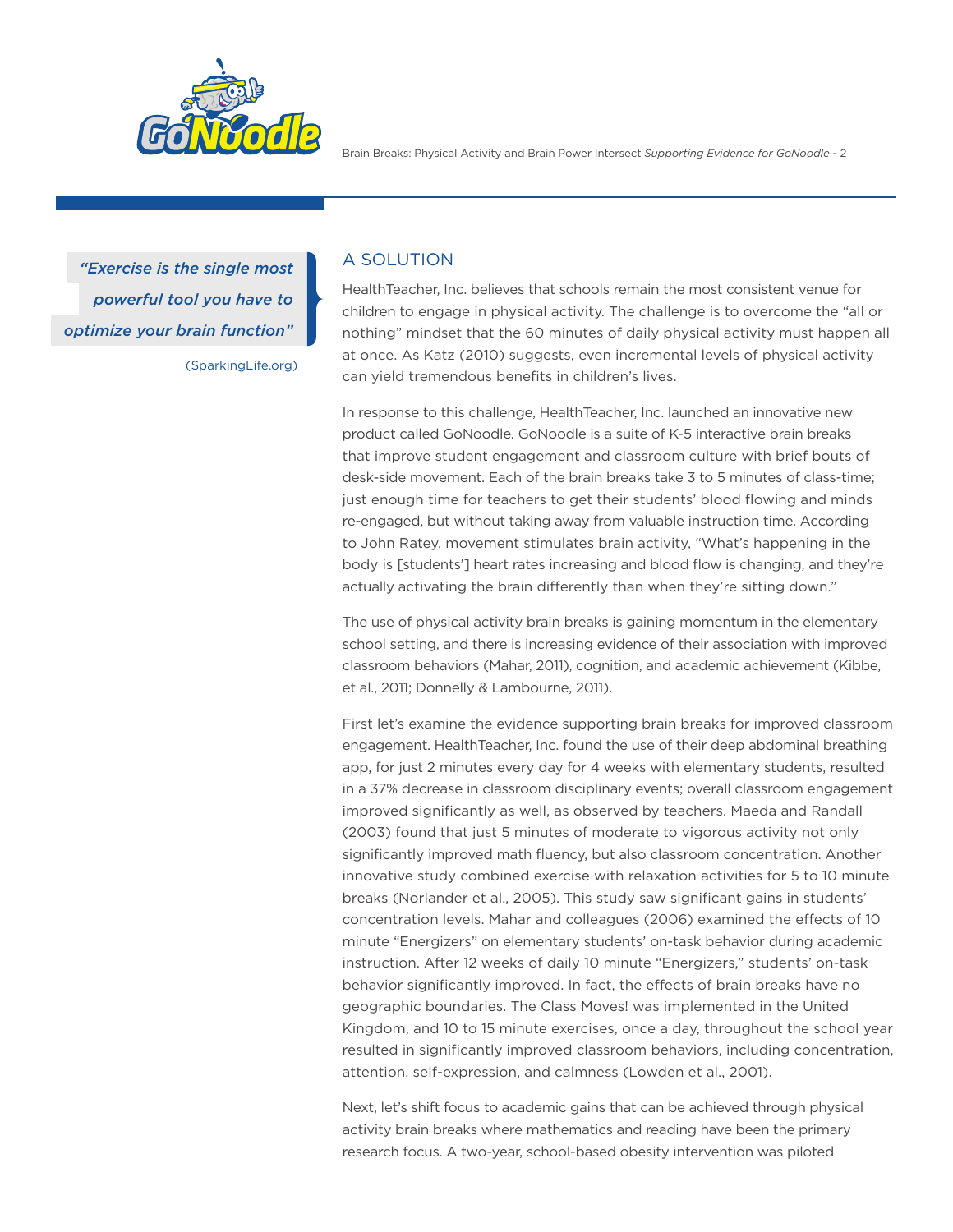

Brain Breaks: Physical Activity and Brain Power Intersect *Supporting Evidence for GoNoodle* - 3

*"Over the two-year period, intervention students were significantly more likely to have higher FCAT (Florida Comprehensive Achievement Test) math scores than students in in the control group..."*

(Hollar et al., 2010)

*"Evaluation of this program found that participating students nearly doubled their reading scores and their math scores increased 20-fold."* (Wright & Segall, 2010)

among 1,197 elementary students in Florida (Hollar et al., 2010). The goal was to examine the effects of nutrition curricula and additional physical activity on body mass index (BMI) and academics. The physical activity component included 10 to 15 minutes of desk-side activities that were matched with core academic subjects such as spelling and math. Over the two-year period, intervention students were significantly more likely to have higher FCAT (Florida Comprehensive Achievement Test) math scores than students in the control group; although not statistically significant, the FCAT reading scores were higher among the intervention students than the control. An earlier study by Molloy (1989) also found that aerobic exercise for 5 to 10 minutes improved arithmetic performance among elementary students.

A three-year study in Kansas (Donnelly et al., 2009) examined the effects of 10-minute physically active academic lessons on academic indicators in elementary students. From baseline to year three, significant improvements were seen in math, reading, and spelling scores among students in the intervention schools, compared to the control schools.

Similarly, a program called PASS & CATCH was implemented and evaluated among 930+ 3rd and 4th graders in Austin, Texas (Murray et al., 2008). The goal was to improve academic achievement by adding 60 minutes of daily physical activity through structured recess and 10-minute classroom physical activities. Math scores on standardized achievement assessments improved significantly among PASS & CATCH students, compared to students in the control group. Reading scores improved significantly among PASS & CATCH students who were not adapting well to school, compared to the control group.

Finally, Dr. John Ratey has received a significant amount of media attention with his book, Spark: The Revolutionary New Science of Exercise and the Brain (2008). In his book, Dr. Ratey presents data from Naperville Central High School in Illinois where students were encouraged to take brain breaks throughout the day, as part of a larger effort to weave physical activity into the school day. Classrooms were equipped with exercise bikes and balls that were readily available in classrooms that students used to refresh and to get their blood flowing. Evaluation of this program found that participating students nearly doubled their reading scores and their math scores increased 20-fold. One math teacher at Naperville gives students a burst of physical activity, or a brain break, when his students start to "zone out." (Wright & Segall, 2010)

Despite the shrinking amount of time allocated for physical education in schools, there is increasing evidence for the feasibility and impact of brief, physical activity "brain breaks" in the classroom. HealthTeacher, Inc.'s new product, GoNoodle, is an innovative suite of brain break games, informed by current research and adapted into a practical, web-based delivery model accessible by most elementary teachers across the United States.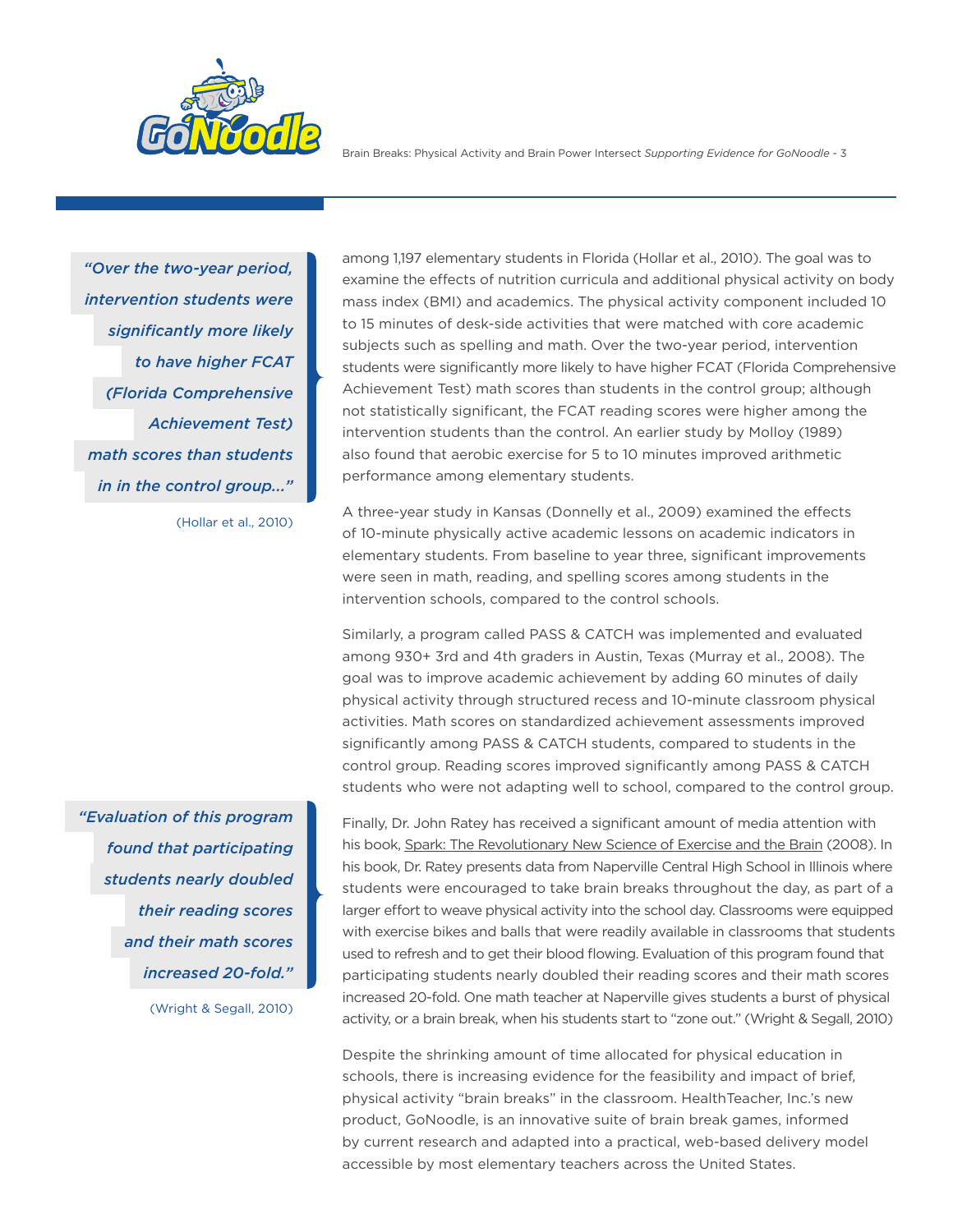

## **CITATIONS**

CDC. Youth Risk Behavior Surveillance— United States (2011). MMWR 2012;61(SS-4).

Donnelly, J, Greene, J, et al. (2009). Physical Activity Across the Curriculum (PAAC): a randomized controlled trial to promote physical activity and diminish overweight and obesity in elementary school children. *Preventive Medicine*, 49(4), 336-41.

Donnelly, JE., & Lambourne, K. (2011). Classroom-based physical activity, cognition, and academic achievement. *Preventive Medicine*, 52 (S1), S36-42.

Fedewa, A., & Ahn, S. (2011). The Effects of Physical Activity and Physical Fitness on Children's Achievement and Cognitive Outcomes: A Meta-Analysis. *Research Quarterly for Exercise and Sport*, Vol. 82, No. 3, pp. 521–535

Hollar, D., Messiah, S., et al. (2010). Effect of a two-year obesity prevention intervention on percentile changes in body mass index and academic performance in low-income elementary school children. *American Journal of Public Health*, 100(4), 646-53.

Katz, D., Cushman, D., Reynolds, J., Mjike, V., Treu, J., Walker, J., Smith, E., and Katz, C.(2010). Putting physical activity where it fits in the school day: preliminary results of the ABC (activity bursts in the classroom) for fitness program. *Preventing Chronic Disease: Public Health Research, Practice, and Policy*, 7(4): A82.

Kibbe, D., Hackett, J. (2011). Ten years of TAKE 10!: Integrating physical activity with academic concepts in elementary classrooms. *Preventive Medicine*, 52, S43-S50.

Lee, I., Shiroma, E., Lobelo, F., Puska, P., Blair, S., and Katzmarzvk, P. (2012). Effect of physical activity on major noncommunicable diseases worldwide: an analysis of burden of disease and life expectancy. *The Lancet*, 380(9838), 219-229, July.

Lee, S., Burgeson, C., Fulton, J., Spain, C. (2007). Physical education and physical activity: results from the School Health Policies and Programs Study 2006. *Journal of School Health*, 77(8), 435-463.

Lowden, K., Powney, J., Davidson, J. and James, C. (2001). The Class Moves! Pilot in Scotland and Wales: an evaluation. *Edinburgh: Scottish Council for Research in Education*, Jan Report No: 100.

Maeda, J., Randall, L. (2003). Can academic success come from five minutes of physical activity? Brock Education Journal, 13(1), 14-22.

Mahar, M., Murphy, S., Rowe, D., Golden, J., Shields, A., and Raedeke, T. (2006). Effects of a classroom-based program on physical activity and on-task behavior. *Medicine and Science in Sports and Exercise*, 38(12): 2086-2094.

Mahar, MT. (2011). Impact of short bouts of physical activity on attention-to-task in elementary school children. *Preventive Medicine*, 52(S1), S60-4.

Molloy, G.N. (1989). Chemicals, exercise, and hyperactivity: a short report. *International Journal of Disability, Development, and Education*, 36(1), 57-61.